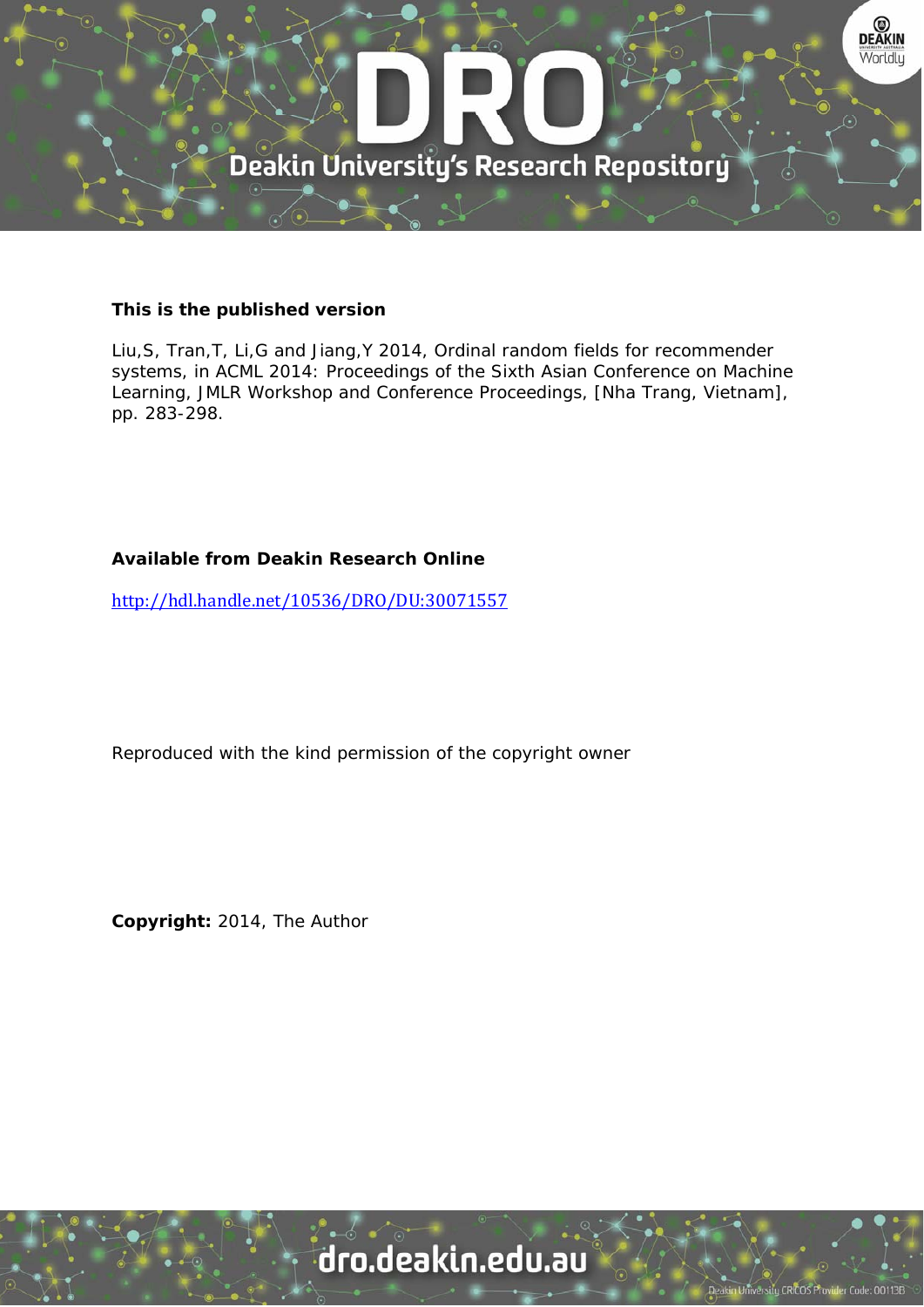# <span id="page-1-0"></span>Ordinal Random Fields for Recommender Systems

#### Shaowu Liu state and the state of the state of the state state state state state state state state state state state state state state state state state state state state state state state state state state state state sta

School of Information Technology Deakin University 221 Burwood Highway, Vic 3125, Australia

#### Truyen Tran trust and the settlement of the trust of the trust of the trust of the trust of the trust of the trust of the trust of the trust of the trust of the trust of the trust of the trust of the trust of the trust of

Pattern Recognition and Data Analytics Deakin University Waurn Ponds, Vic 3216, Australia

School of Information Technology Deakin University 221 Burwood Highway, Vic 3125, Australia

Gang Li GANG.LI@DEAKIN.EDU.AU

#### **Yuan Jiang jiang jiang pada 2009 na pada 2009 na pada 2009 na pada 2009 na pada 2009 na pada 2009 na pada 2009 na pada 2009 na pada 2009 na pada 2009 na pada 2009 na pada 2009 na pada 2009 na pada 2009 na pada 2009 na p**

National Key Laboratory for Novel Software Technology Nanjing University Nanjing, 210023, China

Editors: List of editors' names

#### Abstract

Recommender Systems heavily rely on numerical preferences, whereas the importance of ordinal preferences has only been recognised in recent works of Ordinal Matrix Factorisation (OMF). Although the OMF can effectively exploit ordinal properties, it captures only the higher-order interactions among users and items, without considering the localised interactions properly. This paper employs Markov Random Fields (MRF) to investigate the localised interactions, and proposes a unified model called *Ordinal Random Fields* (ORF) to take advantages of both the representational power of the MRF and the ease of modelling ordinal preferences by the OMF. Experimental result on public datasets demonstrates that the proposed ORF model can capture both types of interactions, resulting in improved recommendation accuracy.

Keywords: Ordinal Random Fields, Ordinal Matrix Factorisation, Markov Random Fields, Collaborative Filtering

### 1. Introduction

Recommender Systems (RecSys) aim to suggest items that are potentially of interest to users, where the items can be virtually anything such as movies and attractions for travel. To identify the appropriate items, RecSys use various sources of information including *item*  $content$  (Balabanović and Shoham, [1997\)](#page-15-0) and user preferences [\(Koren et al.,](#page-16-1) [2009\)](#page-16-1). By far, Collaborative Filtering [\(Sarwar et al.,](#page-16-2) [2001;](#page-16-2) [Koren et al.,](#page-16-1) [2009\)](#page-16-1) is one of the most popular RecSys techniques, which exploits user preferences especially the numerical preferences.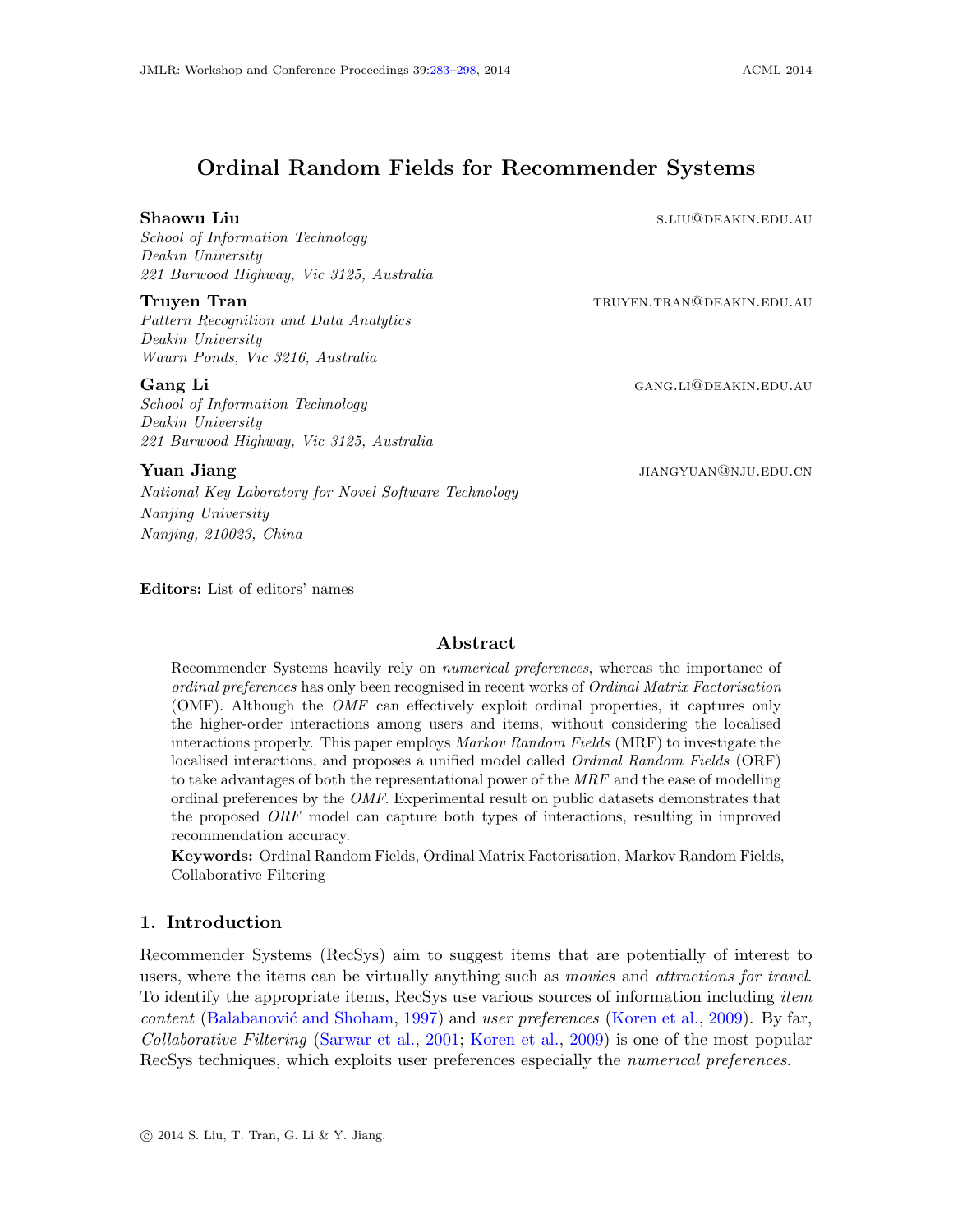#### Liu Tran Li Jiang

However, numerical preferences are often difficult to collect as users may find it easier to tell which item is preferable to others, rather than expressing the precise degree of liking. Furthermore, researchers argued that numerical preferences may not be completely trustworthy [\(Koren and Sill,](#page-16-3) [2011;](#page-16-3) [Brun et al.,](#page-15-1) [2010\)](#page-15-1). For example, the internal scales of users can be different, where the rating 4 out of 5 generally indicates high quality, but it is possible to be just fine for critical users. While users are not good at making consistent quantitative judgement, ordinal preferences are considered to be more consistent across like-minded users [\(Desarkar et al.,](#page-15-2) [2010\)](#page-15-2).

Ordinal preferences is an alternative view of user preferences, in which the relative orders between items are measured. To adopt ordinal preferences, substantial research efforts have been made over the past five years [\(Koren and Sill,](#page-16-3) [2011;](#page-16-3) [Tran et al.,](#page-16-4) [2012;](#page-16-4) [Paquet et al.,](#page-16-5) [2012;](#page-16-5) [Sharma and Yan,](#page-16-6) [2013\)](#page-16-6). While most data collections are still dominated by numerical preferences, the shift from numerical to ordinal is a slow process. Instead of going solely ordinal preferences in a sudden, most existing ordinal approaches begin with exploiting the ordinal properties possessed by numerical preferences. Among them, Ordinal Matrix Factorisation (OMF) has been suggested as an effective method in recent developments [\(Koren and Sill,](#page-16-3) [2011;](#page-16-3) [Tran et al.,](#page-16-4) [2012;](#page-16-4) [Paquet et al.,](#page-16-5) [2012;](#page-16-5) [Houlsby et al.,](#page-15-3)  $2014$ ). In contrast to the numerical approaches,  $OMF$  makes weaker assumptions as the user preferences are no longer required to be interpreted as numbers, instead, only the ordering of items matters.

Despite of its effectiveness in modelling ordinal properties, OMF is incapable of exploiting the local structure described as follows. Typical collaborative filtering methods discover two types of information: the *neighbourhoods* and the *latent factors*, which we refer to as the *local* and the *global structures* of the preferences:

- **Local Structure** The *local structure* (LS) refers to the second-order interactions between similar users or items. This type of information is often used by *neighbourhood*based collaborative filtering, in which the predictions are made by looking at the neighbourhood of users [\(Resnick et al.,](#page-16-7) [1994\)](#page-16-7) or items [\(Sarwar et al.,](#page-16-2) [2001\)](#page-16-2). Though the majority of preferences will be ignored in making predictions, LS-based approaches are effective when the users/items correlations are highly localised.
- Global Structure The *global structure* (GS) refers to the weaker but higher-order interactions among all users and items. This type of information is often used by latent factor models such as SVD [\(Koren et al.,](#page-16-1) [2009\)](#page-16-1) and LDA [\(Marlin,](#page-16-8) [2003\)](#page-16-8), which aim at discovering the latent factor spaces in the preferences. GS-based approaches are often competitive in terms of accuracy as well as computational efficiency.

Exiting literature has suggested that the LS and the GS are complementary since they address different aspects of the preferences [\(Tran et al.,](#page-16-9) [2009;](#page-16-9) [Koren,](#page-15-4) [2008\)](#page-15-4). In 2008, a unified framework has been proposed by Koren [\(Koren,](#page-15-4) [2008\)](#page-15-4) to capture both structures, but only for numerical preferences. To the best of our knowledge, there is yet no method for the OMF to capture both the LS and the GS.

Recent advances in Probabilistic Graphical Models, especially the Markov Random Fields (MRF), have provided methods of building  $RecSys$  capable of exploiting both the LS and the GS [\(Tran et al.,](#page-16-9) [2009\)](#page-16-9). However, there has been little attempt to address the ordinal preferences issue due to the complication of modelling ordinal preferences with the MRF.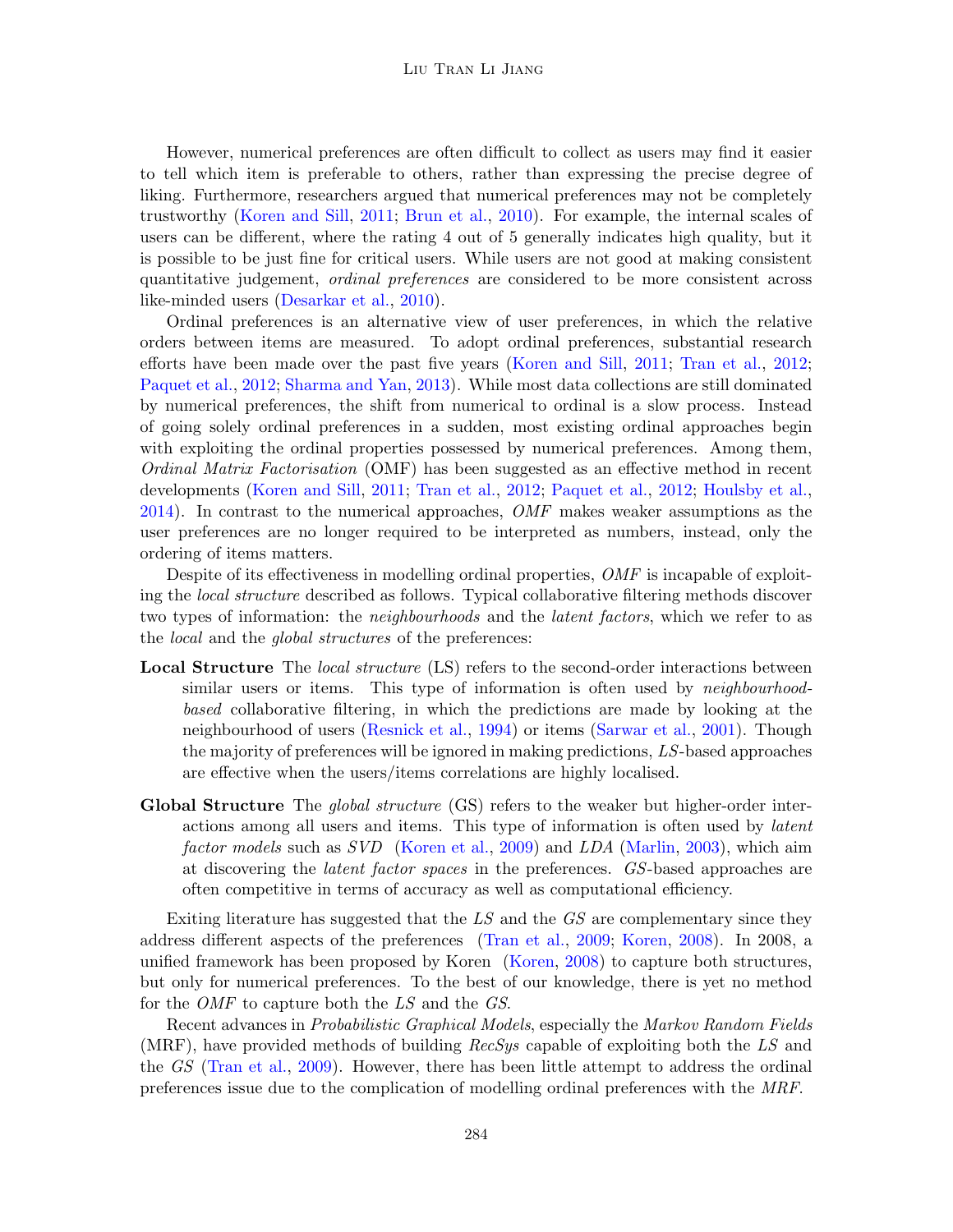This paper aims to develop a unified model in which the OMF and the MRF are seamlessly combined to take advantages of both the representational power of the MRF and the ease of modelling ordinal preferences by the *OMF*. The proposed *Ordinal Random* Fields (ORF) model is not designed for a particular *OMF* but can incorporate any *OMF* model that produces ordinal distributions such as those in [\(Koren and Sill,](#page-16-3) [2011;](#page-16-3) [Tran](#page-16-4) [et al.,](#page-16-4) [2012;](#page-16-4) [Paquet et al.,](#page-16-5) [2012;](#page-16-5) [Houlsby et al.,](#page-15-3) [2014\)](#page-15-3). While this paper primarily focuses on exploiting the LS, the representational power of the  $ORF$  is by no mean limited to this. For example, the  $MRF$  employed in  $ORF$  can be extended to *Conditional Random* Fields (CRF) [\(Tran et al.,](#page-16-10) [2007;](#page-16-10) [Lafferty et al.,](#page-16-11) [2001\)](#page-16-11) to fuse auxiliary information such as the *item content* (Balabanović and Shoham, [1997\)](#page-15-0) and *social relations* [\(Ma et al.,](#page-16-12) [2011\)](#page-16-12). These information has been shown helpful in making better recommendations [\(Basilico and](#page-15-5) [Hofmann,](#page-15-5) [2004;](#page-15-5) [Ma et al.,](#page-16-12) [2011\)](#page-16-12), and becomes even more valuable when the preferences data are highly sparse. Besides the extensibility, the ORF inherits other advantages of the probabilistic graphical models as well, such as supporting missing data by its nature, and disciplined learning and inferences techniques.

The remaining part of this paper is organised as follows. Section [2](#page-3-0) reviews the basic concepts of the Matrix Factorisation and the OMF which form the basis of this work. Section [3](#page-6-0) is devoted to the proposed  $ORF$  model. In Section [4,](#page-10-0) experimental results of the proposed ORF model are presented. Finally, Section [5](#page-14-0) concludes this paper by summarising the main contributions and future works.

#### <span id="page-3-0"></span>2. Preliminaries

Recommender Systems (RecSys) usually predict users' future interest in *items*. Let  $U$  and  $I$ , denote the set of all users and the set of all *items*, respectively. The interest of the user  $u \in \mathcal{U}$  in the item  $i \in \mathcal{I}$  is encoded as the preference  $r_{ui} \in R$ , where the rating matrix R contains all known preferences.

**Definition 1 (Recommender System)** RecSys aims to identify the item  $\hat{i} \in \mathcal{I}$  that maximises the interest of the target user  $u \in \mathcal{U}$  [\(Adomavicius and Tuzhilin,](#page-15-6) [2005\)](#page-15-6)

$$
\hat{i} = \underset{i \in \mathcal{I}}{\arg \max} (r_{ui}) \tag{1}
$$

In the rest of this section, we briefly review two RecSys approaches: Matrix Factorisation and Ordinal Matrix Factorisation that form a basis of this work For ease of reference, notations used throughout this paper are summarised in Table [1,](#page-4-0) and the term *preference* and rating will be used interchangeably.

#### 2.1. Matrix Factorisation

Matrix Factorisation (MF) [\(Koren et al.,](#page-16-1) [2009\)](#page-16-1) is a popular and accurate approach to Rec-Sys. This approach discovers the latent factor spaces shared between users and items, where the latent factors can be used to describe both the *taste* of users and the *characteristics* of items. The attractiveness of an item to a user is then measured by the inner product of their latent feature vectors.

Formally, each user u is associated with a latent feature vector  $\mathbf{p}_u \in \mathbb{R}^k$  and each item i is associated with a latent feature vector  $\mathbf{q}_i \in \mathbb{R}^k$ , where k is the number of factors.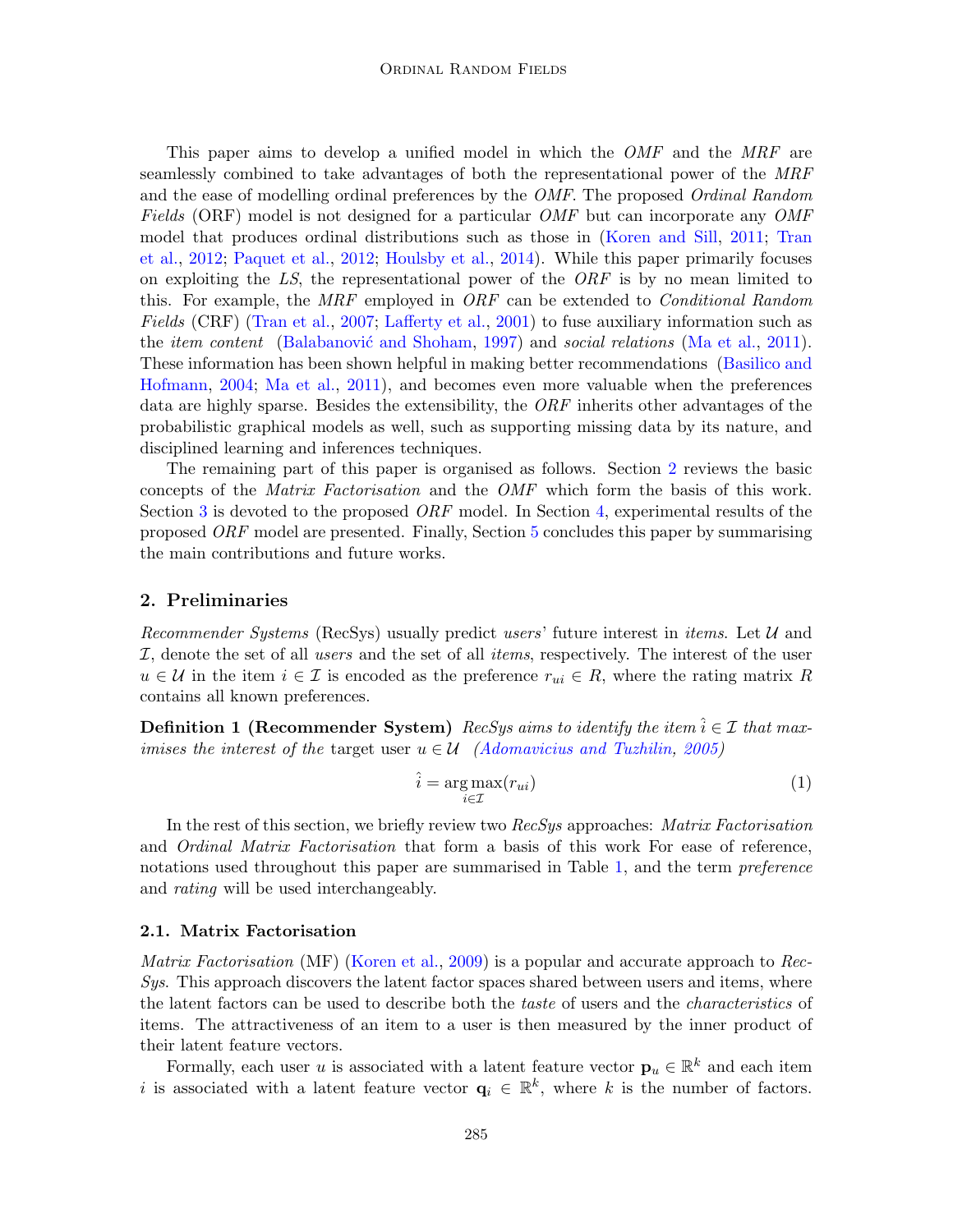<span id="page-4-0"></span>

| Notations    | Mathematical Meanings                                                     |
|--------------|---------------------------------------------------------------------------|
| $\mathcal U$ | the set of all users                                                      |
| I            | the set of all items                                                      |
| R            | the set of known preferences                                              |
| $\mathcal G$ | an undirected graph which encodes relations of preferences                |
| ν            | the set of vertices each represents a preference                          |
| $\mathcal E$ | the set of edges each connects two vertices                               |
| ${\bf r}_u$  | the set of all preferences by user $u$                                    |
| $f_{ij}$     | the correlation feature between items $i$ and $j$                         |
| $w_{ii}$     | the weight associated to the correlation feature $f_{ij}$                 |
| L            | the number of rating levels, and the ratings are integers from $1$ to $L$ |

Table 1: Summary of Major Notations

The aim of MF is then to estimate  $\hat{r}_{ui} = b_{ui} + \mathbf{p}_u^T \mathbf{q}_i$  such that  $\hat{r}_{ui} \simeq r_{ui}$ . The bias term  $b_{ui} = \mu + b_u + b_i$  takes the biases into consideration, where  $\mu$  is the overall average rating,  $b_u$ is the user bias, and  $b_i$  is the item bias. The latent feature vectors are learned by minimising regularised squared error with respect to all known preferences

$$
\min_{\mathbf{p}_u, \mathbf{q}_i \in \mathbb{R}^k} \sum_{(u,i) \in R} (r_{ui} - b_{ui} - \mathbf{p}_u^T \mathbf{q}_i)^2 + \lambda (\|\mathbf{p}_u\|^2 + \|\mathbf{q}_i\|^2)
$$
(2)

where  $\lambda$  is the regularisation coefficient. The optimisation can be done with *Stochastic* Gradient Descent for the favour of speed on sparse data, or with Alternating Least Squares for the favour of parallelization on dense data.

Comparing to neighbour-based approaches [\(Sarwar et al.,](#page-16-2) [2001\)](#page-16-2), MF-based approaches [\(K](#page-15-4)o[ren,](#page-15-4) [2008,](#page-15-4) [2010\)](#page-15-7) have shown advantages in terms of accuracy and computational efficiency. Nevertheless, all of these approaches treat the preferences as numerical and are incapable of exploiting ordinal preferences.

#### 2.2. Ordinal Matrix Factorisation

The ordinal nature of preferences has been overlooked in RecSys literature, until recently Ordinal Matrix Factorisation (OMF) [\(Koren and Sill,](#page-16-3) [2011;](#page-16-3) [Tran et al.,](#page-16-4) [2012;](#page-16-4) [Paquet et al.,](#page-16-5) [2012;](#page-16-5) [Houlsby et al.,](#page-15-3) [2014\)](#page-15-3) has emerged to explore the ordinal properties of ratings.

In general, OMF aims to generate an ordinal distribution  $Q(r_{ui}|u, i)$  over all possible rating values for each user/item pair. Predicting the rating for user u on item i is then equivalent to identifying the rating with the greatest mass in the ordinal distribution  $Q(r_{ui}|u, i)$ . While traditional RecSys approaches make only a point estimate, the *OMF* produces a full distribution and each prediction is associated with a probability as a *confidence* measure.

Typical OMF approaches assume the existence of a *latent utility*  $x_{ui}$  that captures how much the user u is interested in the item i. The latent utility  $x_{ui}$  can be defined in different ways [\(Koren and Sill,](#page-16-3) [2011;](#page-16-3) [Tran et al.,](#page-16-4) [2012;](#page-16-4) [Paquet et al.,](#page-16-5) [2012;](#page-16-5) [Houlsby et al.,](#page-15-3) [2014\)](#page-15-3), but under the same framework of Random Utility Models [\(McFadden,](#page-16-13) [1980\)](#page-16-13)

$$
x_{ui} = \mu_{ui} + \epsilon_{ui} \tag{3}
$$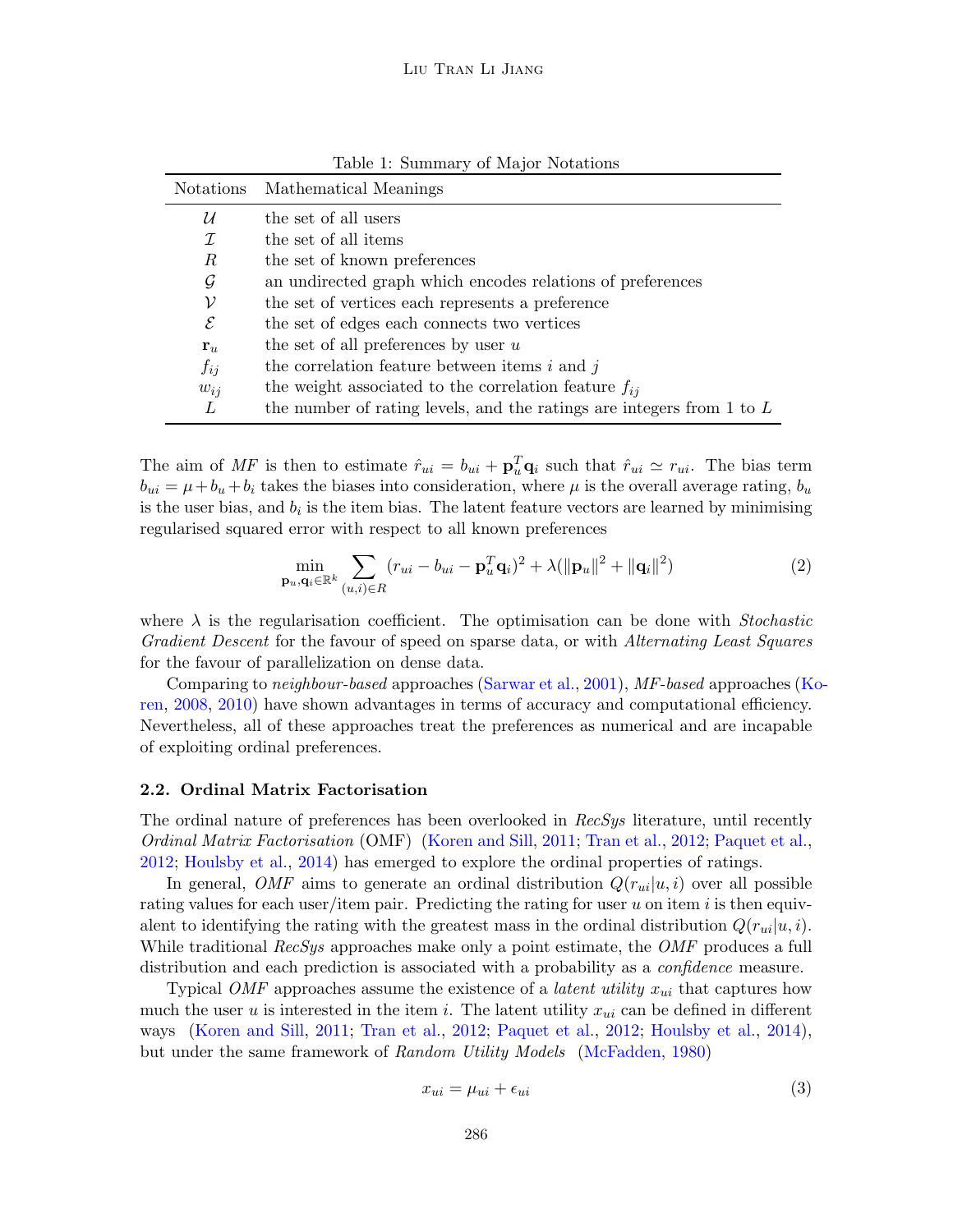where  $\mu_{ui}$  is an internal score represents the interaction between the user u and the item i. The  $\epsilon_{ui}$  is the random noise normally assumed to follow the logistic distribution in practice [\(Koren and Sill,](#page-16-3) [2011\)](#page-16-3). The latent utility  $x_{ui}$  is then generated from a logistic distribution centred at  $\mu_{ui}$  with the scale parameter  $s_{ui}$  proportional to the standard deviation

$$
x_{ui} \sim Logi(\mu_{ui}, s_{ui}) \tag{4}
$$

In collaborative filtering, the user-item interaction is often captured by  $MF$  techniques, thereby the internal score  $\mu_{ui}$  can be substituted with the  $MF$  term  $b_{ui} + \mathbf{p}_u^T \mathbf{q}_i$ 

$$
x_{ui} = b_{ui} + \mathbf{p}_u^T \mathbf{q}_i + \epsilon_{ui} \tag{5}
$$

where  $\mathbf{p}_u$  and  $\mathbf{q}_i$  are, respectively, the latent feature vectors of the user u and the item i. Modelling the latent utility with MF reflects the name OMF.

Despite how the latent utility is modelled, an ordinal assumption is required to convert the numerical utility into ordinal values. A common approach is the *ordinal logistic regres*sion originally described by McCullagh [\(McCullagh,](#page-16-14) [1980\)](#page-16-14), which assumes that the rating is chosen based on the interval to which the utility belongs

$$
r_{ui} = l \text{ if } x_{ui} \in (\theta_{l-1}, \theta_l] \text{ for } l < L \text{ and } r_{ui} = L \text{ if } x_{ui} > \theta_{L-1} \tag{6}
$$

where L is the number of ordinal levels and  $\theta_l$  are the threshold values of interest. Other as-sumptions [\(Mare,](#page-16-15) [1980\)](#page-16-15) are also possible but McCullagh's model is by far the most popular. The probability of receiving a rating  $l$  is therefore

<span id="page-5-1"></span>
$$
Q(r_{ui} = l | u, i) = \int_{\theta_{l-1}}^{\theta_l} P(x_{ui} | \theta) = F(\theta_l) - F(\theta_{l-1})
$$
\n(7)

where  $F(\theta_l)$  is the cumulative logistic distribution evaluated at  $\theta_l$ 

<span id="page-5-0"></span>
$$
F(x_{ui} \le l|\theta_l) = \frac{1}{1 + \exp(-\frac{\theta_{ui} - \mu_{ui}}{s_{ui}})}
$$
(8)

where the thresholds  $\theta_l$  can be parameterised to depend on user or item. This paper employs the user-specific thresholds parameterisation described in [Koren and Sill](#page-16-3) [\(2011\)](#page-16-3). Therefore a set of thresholds  $\{\theta_{ul}\}_{l=1}^L$  is defined for each user u to replace the thresholds  $\theta_{uil}$  in Eq. [8.](#page-5-0)

Given the learned ordinal distribution  $Q(r_{ui}|u, i)$ , not only the ratings can be predicted but also the confidence for each prediction.

#### 2.3. Summary

Matrix Factorisation has been one of the most popular RecSys approaches, which primarily focuses on numerical preferences such as ratings. Nevertheless, the nature of user preferences is often ordinal, and the importance of modelling ordinal properties has been recognised in recent works on OMF [\(Koren and Sill,](#page-16-3) [2011;](#page-16-3) [Tran et al.,](#page-16-4) [2012;](#page-16-4) [Paquet et al.,](#page-16-5) [2012;](#page-16-5) [Houlsby](#page-15-3) [et al.,](#page-15-3) [2014\)](#page-15-3). Although the *OMF* enables the modelling of ordinal properties, the employment of MF makes it only focuses on the higher-order interactions (the GS) regardless of the localised interactions (the  $LS$ ), whereas both information are valuable [\(Koren,](#page-15-4) [2008;](#page-15-4)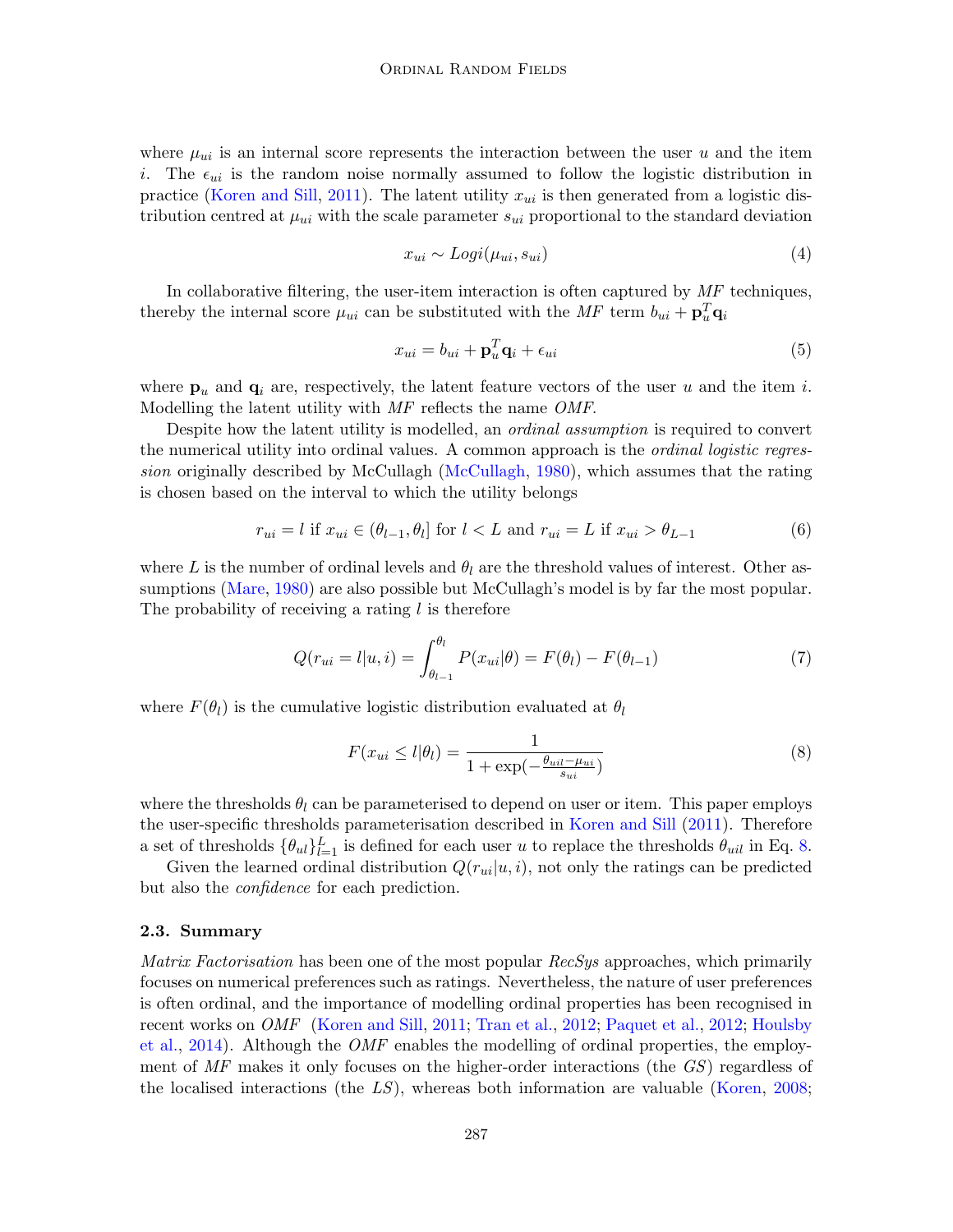[Tran et al.,](#page-16-9) [2009\)](#page-16-9). Furthermore, the OMF by its nature cannot model auxiliary information such as *content* (Balabanović and Shoham, [1997\)](#page-15-0) directly.

The powerful representation of Markov Random Fields (MRF) offers an opportunity to take advantages from all of these information, and have been developed in recent works [\(Tran](#page-16-10) [et al.,](#page-16-10) [2007,](#page-16-10) [2009\)](#page-16-9). Nevertheless, exploiting the ordinal properties is not an easy task for MRF [\(Tran et al.,](#page-16-9) [2009\)](#page-16-9), therefore the strengths of the *OMF* and the *MRF* are nicely complementary. This observation leads to a naturally extension of unifying these two approaches, and motivates the present work.

#### <span id="page-6-0"></span>3. Ordinal Random Fields

In this section, we propose the *Ordinal Random Fields* (ORF) to model the ordinal properties and capture both the  $LS$  and the  $GS$ . Here we exploit the  $LS$  of the item-item correlations only, while the user-user correlations can be modelled in a similar manner. The rest of this section introduces the concept of the *Markov Random Fields* followed a detailed discussion of the ORF including its feature design, parameter estimation, and predictions.

#### 3.1. Markov Random Fields

Markov Random Fields (MRF) [\(Tran et al.,](#page-16-10) [2007;](#page-16-10) [Defazio and Caetano,](#page-15-8) [2012\)](#page-15-8) models a set of random variables having Markov property with respect to an undirected graph G. The undirected graph G consists a set of vertices V connected by a set of edges  $\mathcal E$  without orientation, where two vertices are neighbourhood of each other when connected. Each vertex in  $V$  encodes a random variable, and the Markov property implies that a variable is conditionally independent of other variables given its neighbourhoods.

In this work, we use MRF to model user preferences and their relations respect to a set of undirected graphs. Specifically for each user u, there is a graph  $\mathcal{G}_u$  with a set of vertices  $V_u$  and a set of edges  $\mathcal{E}_u$ . Each vertex in  $V_u$  represents a preference  $r_{ui}$  of user u on item i, and each edge in  $\mathcal{E}_u$  captures a relation between two preferences by the same user.

As we consider only the item-item correlations in this work, two preferences are connected by an edge if and only if they are given by the same user. Fig. [1](#page-7-0) shows an example of two graphs for users  $u$  and  $v$ . Note that vertices of different graphs are not connected directly, however, the edges between the same pair of items are associated to the same item-item correlation. For example, the edge between  $r_{ui}$  and  $r_{uj}$  and the edge between  $r_{vi}$  and  $r_{vj}$  are associated to the same item-item correlation between items i and j (see the green dashed line in Fig. [1\)](#page-7-0).

Formally, let  $\mathcal{I}(u)$  be the set of all items rated by user u and  $\mathbf{r}_u = \{r_{ui}|i \in \mathcal{I}(u)\}\$  be the joint set of all preferences (the variables) related to user  $u$ , then the MRF defines a distribution  $P(\mathbf{r}_u)$  over the graph  $\mathcal{G}_u$ :

$$
P(\mathbf{r}_u) = \frac{1}{Z_u} \Psi(\mathbf{r}_u)
$$
\n(9)

<span id="page-6-1"></span>
$$
\Psi(\mathbf{r}_u) = \prod_{(ui,uj)\in\mathcal{E}_u} \psi_{ij}(r_{ui}, r_{uj})
$$
\n(10)

where  $Z_u$  is the normalisation term that ensures  $\sum_{\mathbf{r}_u} P(\mathbf{r}_u) = 1$ , and  $\psi(\cdot)$  is a positive function known as potential.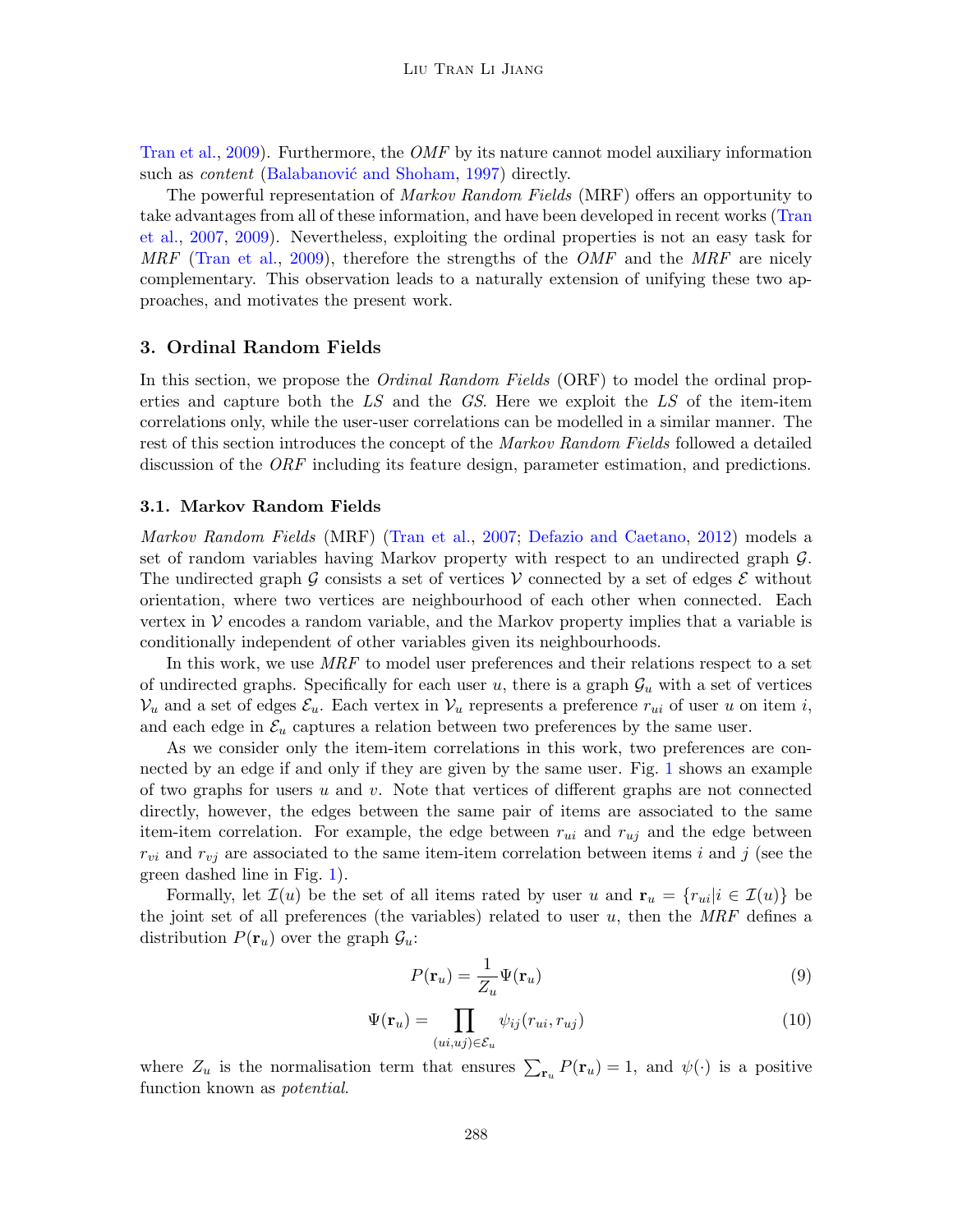

Figure 1: Example of undirected graphs for users  $u$  and  $v$ 

The potential  $\psi_{ij}(r_{ui}, r_{uj})$  captures the correlation between items i and j

<span id="page-7-1"></span><span id="page-7-0"></span>
$$
\psi_{ij}(r_{ui},r_{uj}) = \exp\{w_{ij}f_{ij}(r_{ui},r_{uj})\}\tag{11}
$$

where  $f_{ij}(\cdot)$  is the feature function and  $w_{ij}$  is the corresponding weight. The correlation features capture the LS, while the weights realise the importance of each correlation feature. In ORF, the weights also control the relative importance between the  $LS$  and the  $GS$ . With the weights estimated from data, the unknown preference  $r_{ui}$  can be predicted as

$$
\hat{r}_{ui} = \underset{r_{ui}}{\arg \max} P(r_{ui}|\mathbf{r}_u)
$$
\n(12)

where  $P(r_{ui}|\mathbf{r}_u)$  serves as the confidence measure of the prediction.

#### 3.2. ORF: Unifying MRF and OMF

The standard MRF approach captures the LS by modelling item-item correlations under the framework of probabilistic graphical models. However, it employs the log-linear modelling as shown in Eq. [11,](#page-7-1) and therefore does not enable a simple treatment of ordinal preferences. OMF, on the other hand, can nicely model the ordinal preferences in a probabilistic way but is weak in capturing the LS. The complementary between these two techniques calls for the unified ORF model to take all of the advantages.

Essentially, the proposed ORF model promotes the agreement between the GS discovered by the OMF and the LS discovered by the MRF. More specifically, the ORF model combines the item-item correlations (Eq. [11\)](#page-7-1) and the point-wise ordinal distribution  $Q(r_{ui}|u, i)$  obtained from the *OMF* (Eq. [7\)](#page-5-1)

$$
P(\mathbf{r}_u) \propto \Psi_u(\mathbf{r}_u) \prod_{r_{ui} \in \mathbf{r}_u} Q(r_{ui}|u, i)
$$
\n(13)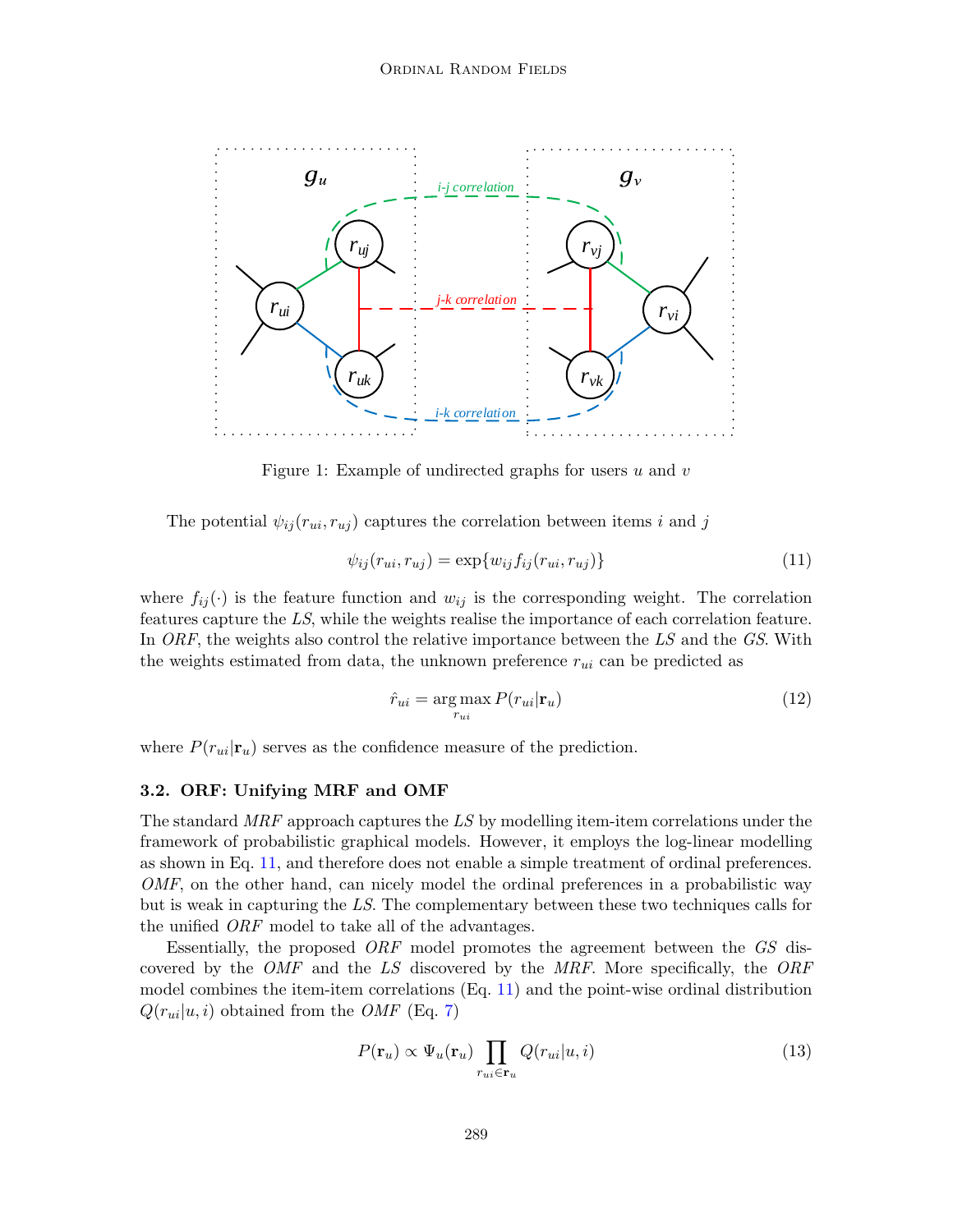where  $\Psi_u(\mathbf{r}_u)$  is the potential function capturing the interaction among items, and  $\mathbf{r}_u$  is the set of preferences from user u.

The potential function  $\Psi_u(\mathbf{r}_u)$  can be further factorised into pairwise potentials based on Eq. [11](#page-7-1) and Eq. [10:](#page-6-1)

$$
\Psi_u(\mathbf{r}_u) = \exp\left(\sum_{r_{ui}, r_{uj} \in \mathbf{r}_u} w_{ij} f_{ij}(r_{ui}, r_{uj})\right) \tag{14}
$$

where  $f_{ij}(\cdot)$  is the correlation feature between items i and j to be defined shortly in Sec-tion [3.3,](#page-8-0) and  $w_{ij}$  is the corresponding weight controls the relative importance of each correlation feature  $(LS)$  to the ordinal distribution  $(GS)$ . Put all together, the joint distribution  $P(\mathbf{r}_u)$  for each user u can be modelled as

$$
P(\mathbf{r}_u) \propto \exp\left(\sum_{r_{ui}, r_{uj} \in \mathbf{r}_u} w_{ij} f_{ij}(r_{ui}, r_{uj})\right) \prod_{r_{ui} \in \mathbf{r}_u} Q(r_{ui}|u, i)
$$
(15)

where there is a graph for each user but the weights are optimised by all users.

In fact, the user-user correlations can also be captured as

$$
P(R) \propto \prod_{i} \Psi_i(\mathbf{r}_i) \prod_{u} \Psi_u(\mathbf{r}_u) \prod_{u,i} Q(r_{ui}|u,i)
$$
 (16)

but we limit our discussion to item-item correlations in this paper.

#### <span id="page-8-0"></span>3.3. Feature Design

A feature is essentially a function f of  $n > 1$  arguments that maps the (*n*-dimensional) input onto the unit interval  $f : \mathbb{R}^n \to [0,1]$ , where the input can be ratings or auxiliary information such as *content* [\(Tran et al.,](#page-16-10) [2007\)](#page-16-10).

The item-item correlation is captured by the following feature

<span id="page-8-1"></span>
$$
f(r_{ui}, r_{uj}) = g(|(r_{ui} - \bar{r}_i) - (r_{uj} - \bar{r}_j)|)
$$
\n(17)

where  $g(t) = 1/(1 + e^{-t})$  does normalisation, and  $\bar{r}_i$  and  $\bar{r}_j$  are the average ratings for items  $i$  and  $j$ , respectively. This correlation feature captures the intuition that correlated items should receive similar ratings by the same user after offsetting the goodness of each item.

Though this work focuses on the item-item correlations, the feature for user-user correlations can be designed in a similar manner:

$$
f(r_{ui}, r_{vi}) = g(|(r_{ui} - \bar{r}_u) - (r_{vi} - \bar{r}_v)|)
$$
\n(18)

where  $\bar{r}_u$  and  $\bar{r}_v$  are the global average ratings for users u and v respectively.

Although the user and item bias have been modelled by the underlying OMF, the ORF itself can also model the bias with *identity features* for item i and for user u

$$
f_i(r_{ui}, i) = g(|r_{ui} - \bar{r}_i|), f_u(r_{ui}, u) = g(|r_{ui} - \bar{r}_u|)
$$
\n(19)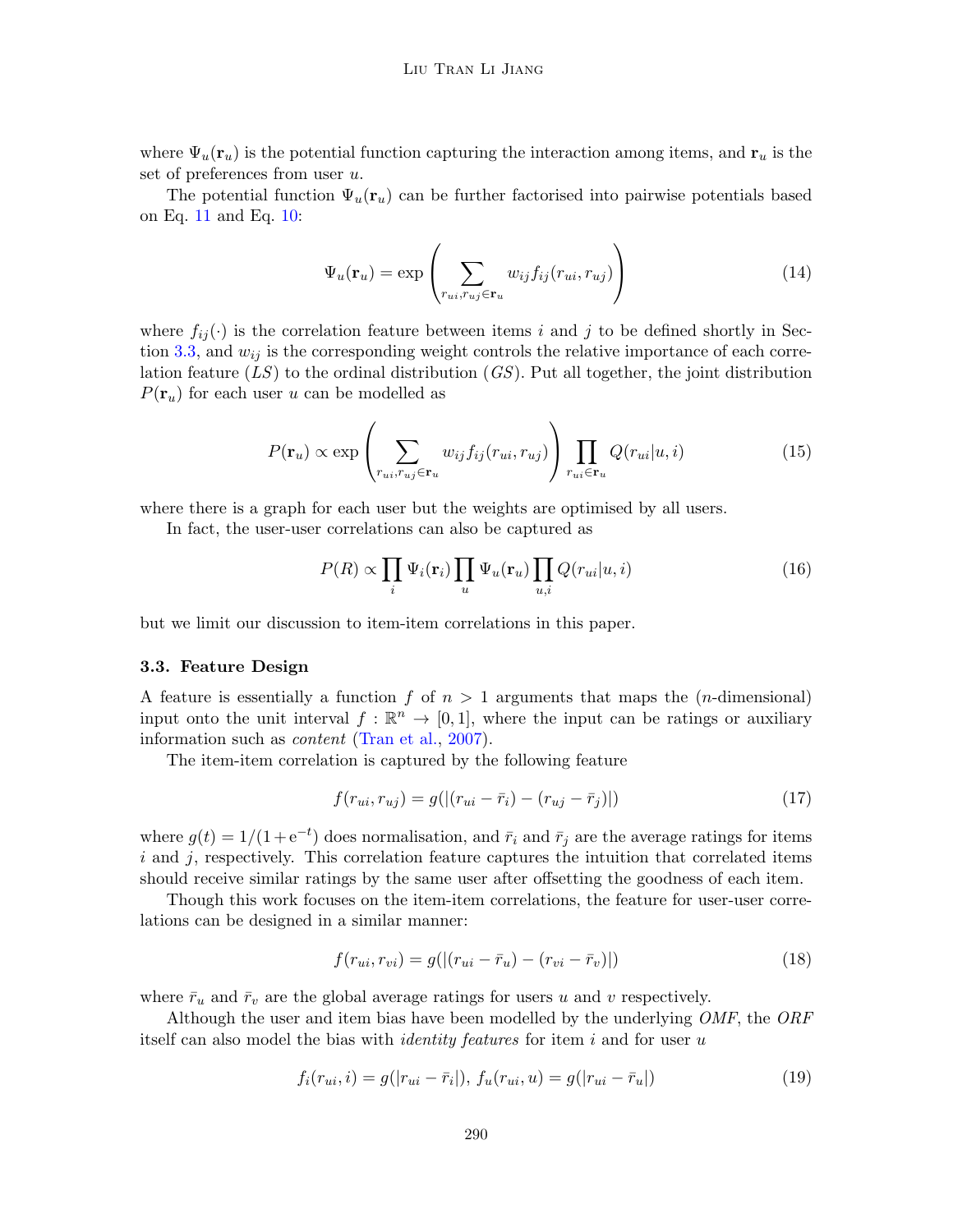Indeed, auxiliary information such as *content* (Balabanović and Shoham, [1997\)](#page-15-0) and social relations [\(Ma et al.,](#page-16-12) [2011\)](#page-16-12) can also be modelled by designing corresponding features. That being said, the ORF is a generic framework with great extensibility to integrate multiple sub-components such as neighbourhood, content, and ordinal ratings.

Nevertheless, this work focuses on the item-item correlation features only. Since one correlation feature exists for each possible pair of co-rated items, the number of correlation features can be large, and this makes the estimation slow to converge and less robust. Therefore we only keep the correlation features if strong correlation exists between two items i and j. Specifically, the strong correlation features are extracted based on the Pearson correlation and a user-specified minimum correlation threshold.

#### 3.4. Parameter Estimation

In general, MRF models cannot be determined by standard maximum likelihood approaches, instead, approximation techniques such as *Markov Chain Monte Carlo* (MCMC) [\(Green,](#page-15-9) [1995\)](#page-15-9) and Pseudo-likelihood [\(Besag,](#page-15-10) [1974\)](#page-15-10) are often used in practice. The pseudo-likelihood leads to exact computation of the loss function and its gradient with respect to parameters, and thus faster. The MCMC-based methods may, on the other hand, lead to better estimation given enough time. As the experiments involve different settings and large number of features, this study employs the pseudo-likelihood technique to perform efficient parameter estimation by maximising the regularised sum of log local likelihoods

$$
\mathcal{L}(\mathbf{w}) = \sum_{r_{ui} \in R} \log P(r_{ui}|\mathbf{r}_u \backslash r_{ui}) - \frac{1}{2\sigma^2} \sum_{u \in \mathcal{U}} \mathbf{w}_u^T \mathbf{w}_u
$$
\n(20)

where  $\sigma$  is the regularisation coefficient, and  $\mathbf{w}_u$  is the subset of weights related to user u.

The local likelihood is defined as

<span id="page-9-1"></span>
$$
P(r_{ui}|\mathbf{r}_u \backslash r_{ui}) = \frac{1}{Z_{ui}} Q(r_{ui}|u, i) \exp\left(\sum_{r_{uj} \in \mathbf{r}_u \backslash r_{ui}} w_{ij} f_{ij}(r_{ui}, r_{uj})\right)
$$
(21)

where  $Z_{ui}$  is the normalisation term.

<span id="page-9-0"></span>
$$
Z_{ui} = \sum_{r_{ui}=1}^{L} Q(r_{ui}|u,i) \exp\left(\sum_{r_{uj}\in\mathbf{r}_u\backslash r_{ui}} w_{ij} f_{ij}(r_{ui},r_{uj})\right)
$$
(22)

To optimise the parameters, we use the stochastic gradient ascent procedure that updates the parameters by passing through the set of ratings of each user:

$$
\mathbf{w}_u \leftarrow \mathbf{w}_u + \eta \nabla \mathcal{L}(\mathbf{w}_u) \tag{23}
$$

where  $\eta$  is the learning rate. More specifically, for each  $r_{ui}$  and its neighbour  $r_{uj}$  in the set of ratings  $\mathbf{r}_u$  by user u, update the weight  $w_{ij}$  using the gradient of the log pseudo-likelihood

<span id="page-9-2"></span>
$$
\frac{\partial \log \mathcal{L}}{\partial w_{ij}} = f_{ij}(r_{ui}, r_{uj}) - \sum_{r_{ui}=1}^{L} P(r_{ui}|\mathbf{r}_u \backslash r_{ui}) f_{ij}(r_{ui}, r_{uj}) \tag{24}
$$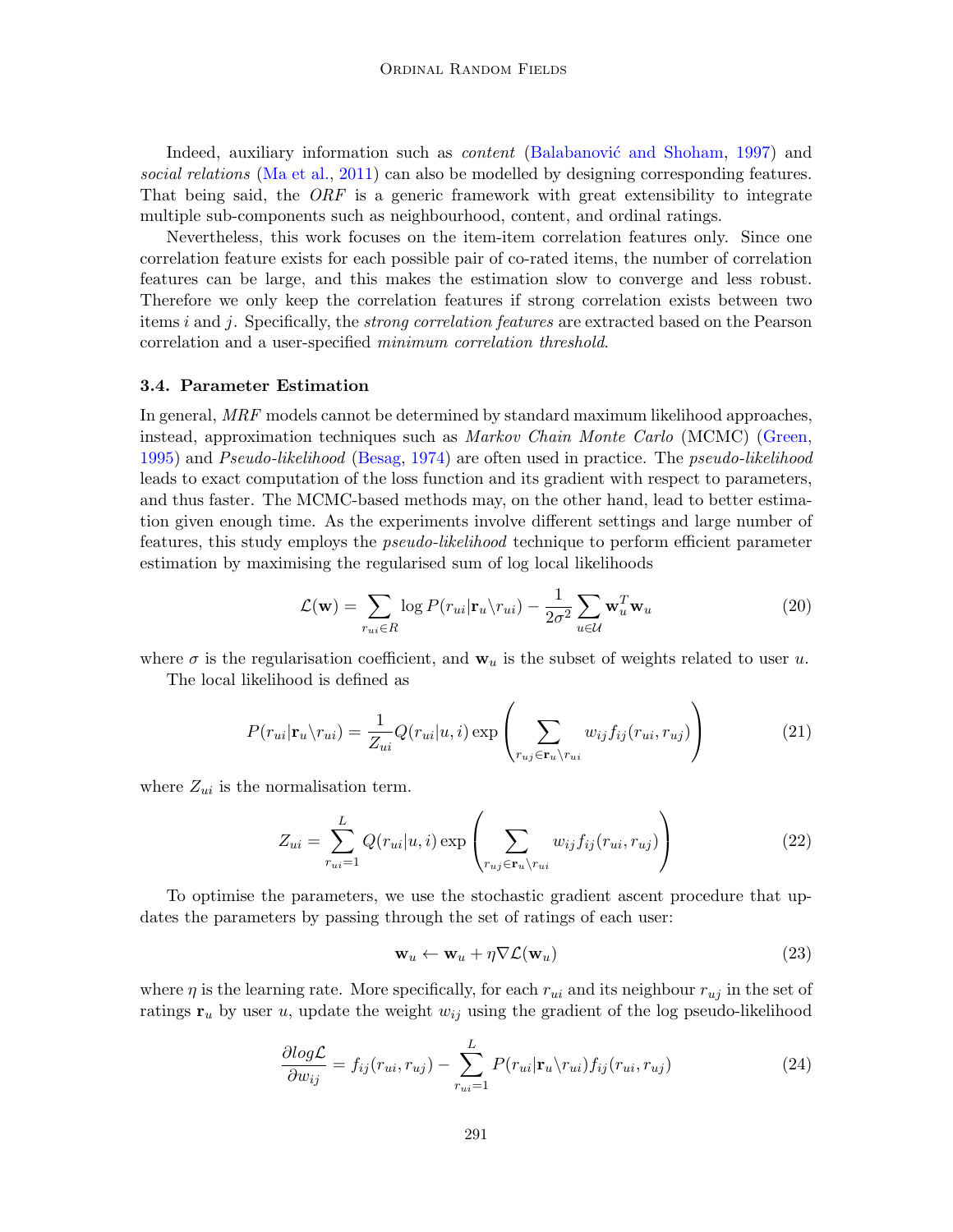Algorithm 1 Ordinal Random Fields Algorithm **Require:** the user preferences  $R$ ; the ordinal distribution  $Q$  from Eq. [7.](#page-5-1) Ensure: w: the learned weights for correlation features. 1: Generate strong correlation features:  $f_{strong} \leftarrow \{f_{ij} | Pearson(i, j) \geq minCorr\}$ 2: Initialise the weights:  $\forall w_{ij} \in \mathbf{w}, w_{ij} \leftarrow \mathcal{N}(0, 0.01);$ 3: repeat 4: for each  $u \in \mathcal{U}$  do 5: **for** each  $r_{ui}, r_{uj} \in \mathbf{r}_u, i \neq j$  do 6: if  $f_{ij} \in \mathbf{f}_{strong}$  then 7: Compute correlation feature  $f_{ij}$  according to Eq. [17](#page-8-1) 8: Compute normalisation term  $Z_{ui}$  according to Eq. [22](#page-9-0) 9: Compute local likelihood according to Eq. [21](#page-9-1) 10: Compute the gradient for weight  $w_{ij}$  according to Eq. [24](#page-9-2) 11: Update  $w_{ij}$  with the gradient  $w_{ij} \leftarrow w_{ij} + \eta \nabla \mathcal{L}(w_{ij})$ 12: end if 13: end for 14: end for 15: until convergence 16: return w; 17: Predictions: 18: (1) Predict most likely rating with confidence measure using Eq. [26](#page-10-1) 19: (2) Predict expectation using Eq. [25](#page-10-2)

#### <span id="page-10-3"></span>3.5. Preference Prediction

The prediction of rating  $r_{ui}$  is straightforward, which can be done by identifying the rating with the greatest mass in local likelihood:

<span id="page-10-2"></span>
$$
\hat{r}_{ui} = \underset{r_{ui}}{\arg \max} P(r_{ui}|\mathbf{r}_u)
$$
\n(25)

where the local likelihood is given by Eq. [21.](#page-9-1) Prediction made in this approach identifies the most likely rating from discrete values 1 to  $L$ , and the local likelihood serves as a *confidence* measure. For predictions of scalar values, the expectation can be used instead:

<span id="page-10-1"></span>
$$
\hat{r}_{ui} = \sum_{r_{ui}=1}^{L} r_{ui} P(r_{ui}|\mathbf{r}_u)
$$
\n(26)

Finally, Alg. [1](#page-10-3) summarises the learning and prediction procedures for the ORF.

#### <span id="page-10-0"></span>4. Experiment and Analysis

To study the performance of the proposed ORF model, comparisons were made with the following representative algorithms: a) K-Nearest Neighbours (K-NN) [\(Resnick et al.,](#page-16-7) [1994;](#page-16-7) [Sarwar et al.,](#page-16-2) [2001\)](#page-16-2), which represents the methods exploiting the LS; b) OMF [\(Koren and](#page-16-3) [Sill,](#page-16-3) [2011\)](#page-16-3), which exploits the GS and ordinal properties; c) and finally the  $ORF$  model,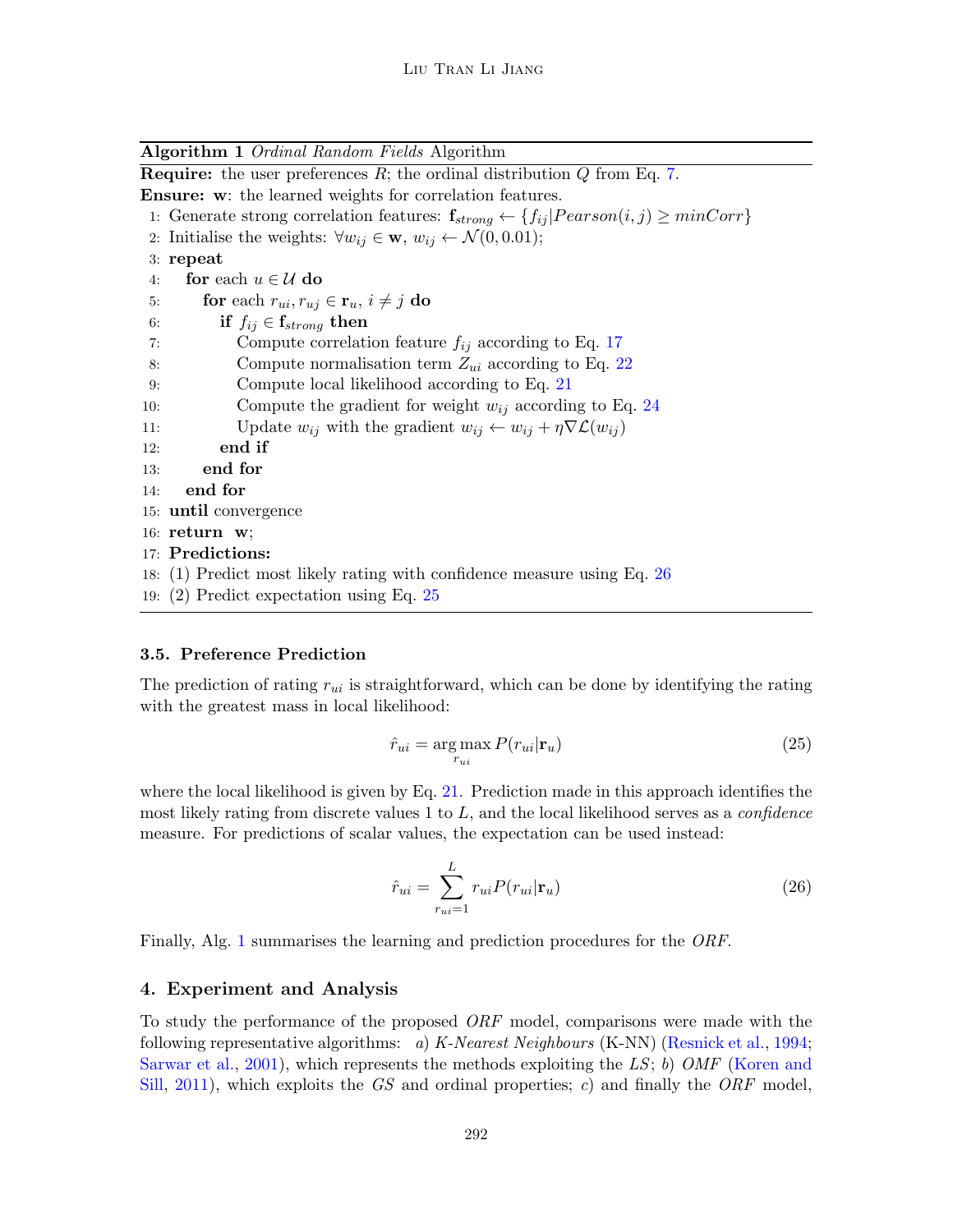which takes ordinal properties into account and exploits both the LS and the GS. Details of the experimental settings and results are presented in this section.

### 4.1. Experimental Settings

Datasets Experiments were conducted on two public movie rating datasets: the MovieLens- $100K$  $100K$  and the MovieLens-1M  $^{-1}$  datasets. The MovieLens-1M dataset contains roughly 1 million ratings by 6040 users on 3900 movies. The MovieLens-100K dataset contains  $100K$  ratings by 943 users on 1682 movies. Ratings are on the  $1-5$  scale.

To perform a reliable evaluation, we keep only users who rated at least 30 movies, and each dataset is shuffled and split into the disjoint training set, validation set and test set. For each user, 5 ratings are kept in the validation set for tuning the hyper-parameters, 10 ratings are reserved for testing, and the rest for training.

Evaluation Metric The Mean Absolute Error (MAE) and the Root Mean Square Error (RMSE) are used as the evaluation metric

$$
MAE = \frac{1}{|R_{test}|} \sum_{(u,i) \in R_{test}} |\hat{r}_{ui} - r_{ui}|, RMSE = \sqrt{\frac{\sum_{(u,i) \in R_{test}} (\hat{r}_{ui} - r_{ui})^2}{|R_{test}|}}
$$
(27)

where  $R_{test}$  is the test set kept aside until all parameters have been tuned. A smaller MAE or RMSE value indicates better performance. Although both metrics are used, we consider the MAE metric to be more suitable for ordinal preferences. The reason is that it makes more scenes to consider being off by 4 is just twice as bad as being off by 2 when the preferences are ordinal. The  $RMSE$  metric, on the other hand, can be skewed to methods that are optimised for numerical preferences.

Parameters To perform a fair comparison, we fix the number of latent factors to the typical value of 50 for all algorithms, and all weights are randomly initialised from  $\mathcal{N}(0, 0.01)$ . The number of neighbours for K-NN algorithms is set to 10 and 30. The minimum correlation threshold for the  $ORF$  is set to reasonable values considering both the prediction performance and computational efficiency. We will also report the effect of varying the minimum correlation threshold.

### 4.2. Results

We first compare the performance of the proposed  $ORF$  model with related algorithms: user-based K-NN, item-based K-NN and OMF, where the OMF is the targeted baseline. Then the impact of parameters is investigated for the *ORF* model, in particular the regularisation coefficient and the minimum correlation threshold.

### 4.2.1. Comparison with Other Methods

The comparison results in terms of prediction accuracy are shown in Table [2.](#page-12-0) The *global* average is used only as a benchmark, which uses the average rating as the predictions. The following observations can be made based on the results.

<span id="page-11-0"></span><sup>1.</sup> <http://grouplens.org/datasets/movielens>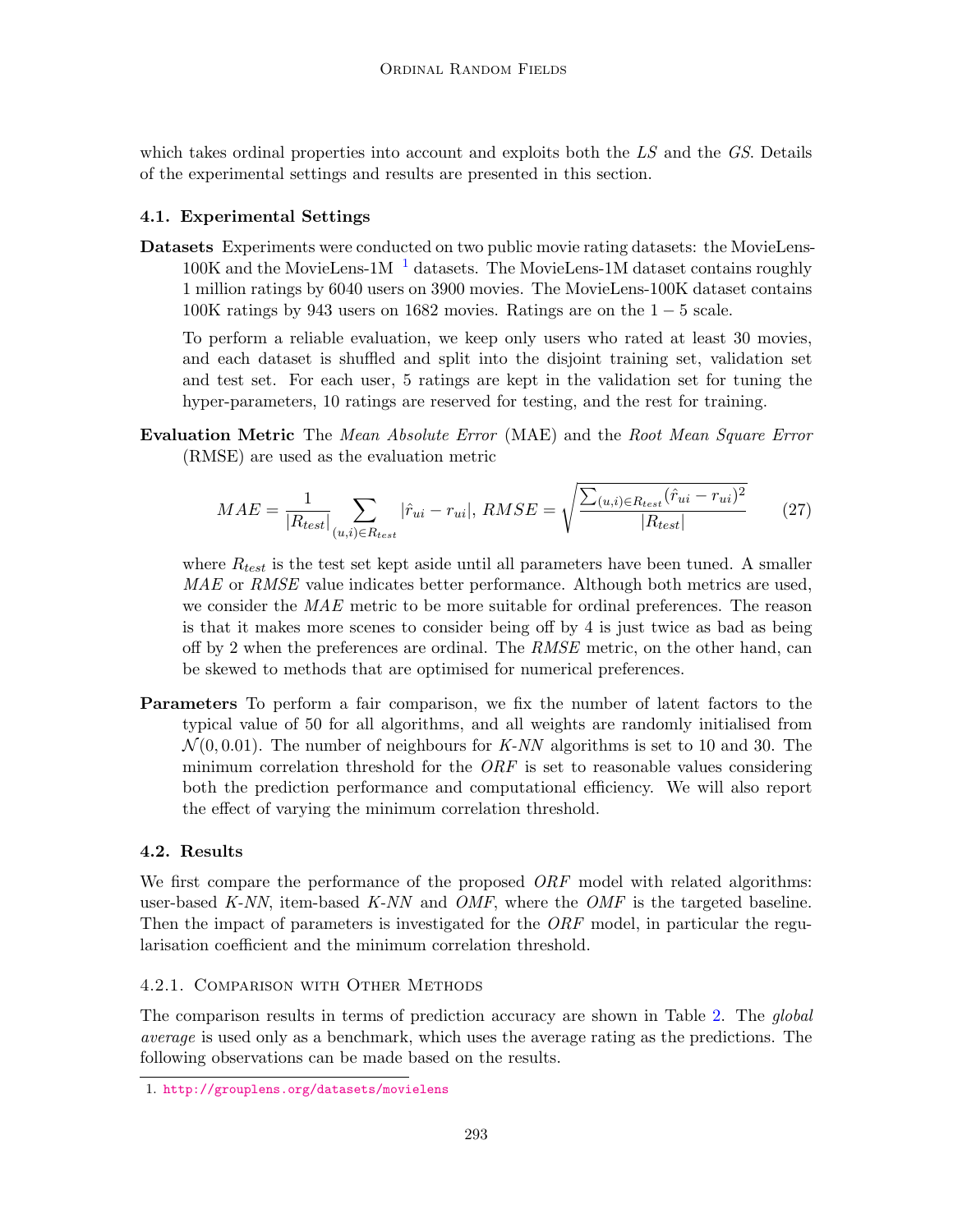|                    | MovieLens-100K |        | MovieLens-1M |         |
|--------------------|----------------|--------|--------------|---------|
| Method             | <b>RMSE</b>    | MAE    | <b>RMSE</b>  | MAE     |
| Global Ave.        | 1.1186         | 0.9430 | 1.1123       | 0.9401  |
| UserKNN, $K=10$    | 0.9687         | 0.7584 | 0.9350       | 0.7328  |
| ItemKNN, $K=10$    | 0.9372         | 0.7305 | 0.9032       | 0.7041  |
| UserKNN, $K=30$    | 0.9463         | 0.7413 | 0.9149       | 0.7173  |
| ItemKNN, $K=30$    | 0.9315         | 0.7295 | 0.8987       | 0.70478 |
| OMF                | 0.9525         | 0.7226 | 0.9144       | 0.6918  |
| ORF, $minCorr=0.4$ | 0.9475         | 0.7185 | 0.9117       | 0.6887  |
| ORF, minCorr=0.3   | 0.9448         | 0.7148 | 0.9093       | 0.6870  |

<span id="page-12-0"></span>Table 2: For both the *OMF* and the *ORF*, the expectation values (Eq. [26\)](#page-10-1) are used for RMSE and the most likely values (Eq. [25\)](#page-10-2) are used for MAE.

Firstly, the K-NN methods, especially the item-based K-NN, perform quite well. As the K-NN methods exploit only the LS, this result indicates the effectiveness of the LS. However, the ignorance of the GS makes the K-NN methods not less generalised and thus highly susceptible to noisy data.

Secondly, the OMF fits the data quite well when predicting the most likely ratings for the MAE metric. However, it exploits only the GS and therefore further improvements are possible by incorporating the LS information.

<span id="page-12-1"></span>Finally, the ORF has made further improvements upon the OMF by unifying the modelling of both the  $LS$  and the  $GS$ , as well as ordinal properties. Note that the performance of the  $ORF$  relies on the ordinal distributions generated by the underlying  $OMF$ , which can be implemented in different ways [\(Koren and Sill,](#page-16-3) [2011;](#page-16-3) [Tran et al.,](#page-16-4) [2012;](#page-16-4) [Paquet et al.,](#page-16-5) [2012;](#page-16-5) [Houlsby et al.,](#page-15-3) [2014\)](#page-15-3). In present work, the improvements over the  $\mathcal{OMF}$  are soley based on incorporating the LS information.

| Table 3: Paired t-test for the ORF and the OMF. |   |                   |                 |  |  |  |
|-------------------------------------------------|---|-------------------|-----------------|--|--|--|
|                                                 |   | t-test statistics |                 |  |  |  |
| Methods                                         |   | df t              | <i>p</i> -value |  |  |  |
| ORF vs. OMF on MAE                              | 9 |                   | 6.0163 0.0002   |  |  |  |
| ORF vs. OMF on RMSE 9                           |   |                   | 4.8586 0.0009   |  |  |  |

To confirm the improvements, a paired t-test (two-tailed) with a confidence level of  $95\%$ has been applied to the *ORF* and the *OMF*. Results shown in Table [3](#page-12-1) confirm that the performance of methods with and without capturing the LS is statistically significant.

#### 4.2.2. Impact of Minimum Correlation Threshold

As mentioned in Section [3.3,](#page-8-0) the ORF model requires a minimum correlation threshold to control the number of correlation features. The reason is that the number of correlation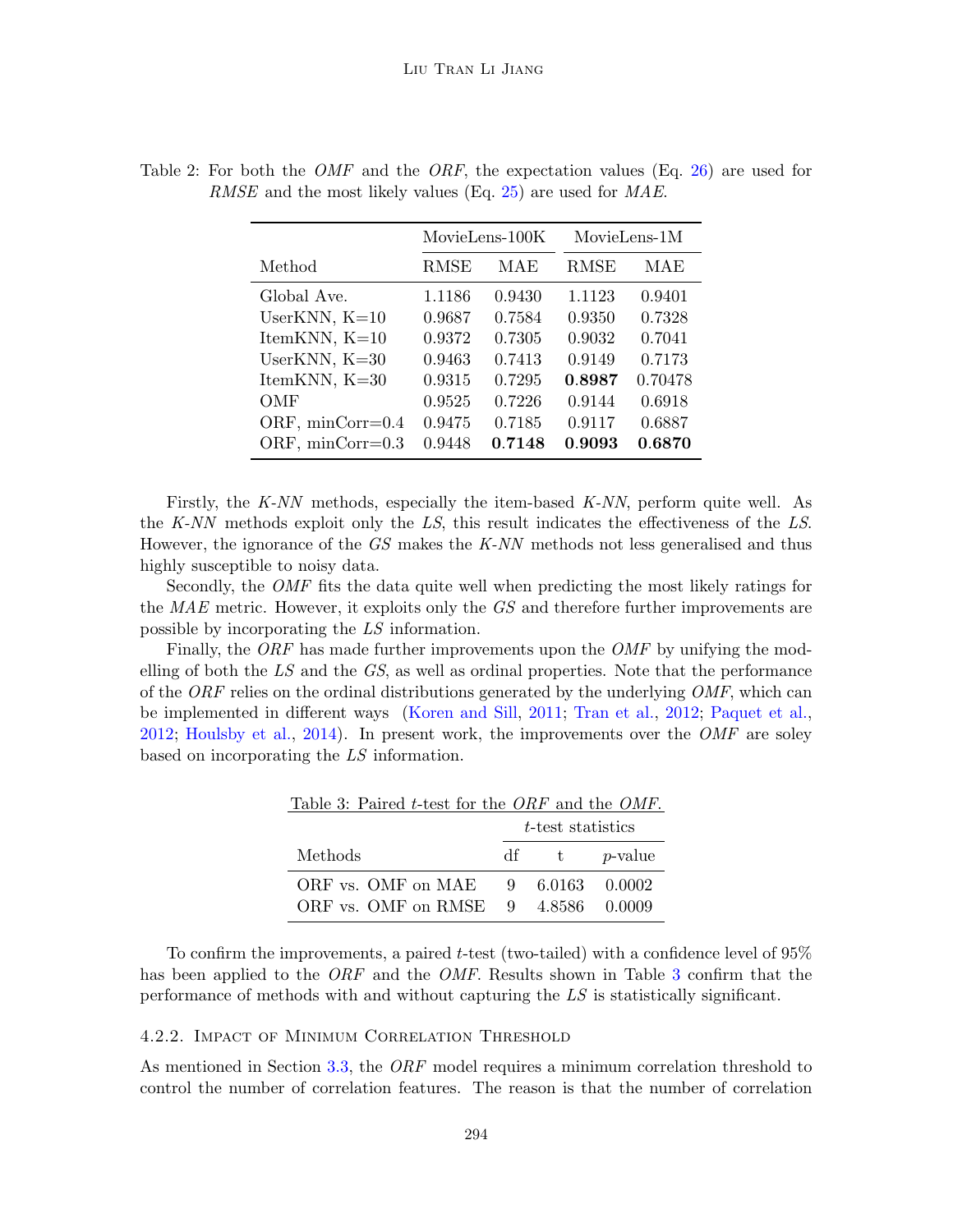features can be very large, which makes the model less robust and slow to converge. Specifically, when this threshold goes to minimum (e.g. −1 for Pearson correlation), the potential number of correlation features can be as large as  $n^2/2$  where n is the number of items. On the other hand, the number of correlation features goes to zero when the threshold goes to maximum, and the ORF reduces to the OMF.

<span id="page-13-0"></span>

(a) Number of Correlation Features (b) Coverage of Correlation Features

Figure 2: Impact of Minimum Correlation Threshold on Number of Correlation Features

Fig.  $2(a)$  $2(a)$  shows the number of correlation features for different minimum correlation thresholds. Given that the MovieLens-100K dataset contains less items comparing the MovieLens-1M dataset, there are even more correlation features remained in the MovieLens-100K dataset when the threshold becomes larger. This observation implies that the items in the MovieLens-100K dataset are more correlated with each other. We also show the coverage of correlation features for both datasets, and the MovieLens-100K has consistently higher coverage of correlation features.



<span id="page-13-1"></span>Figure 3: Impact of Minimum Correlation Threshold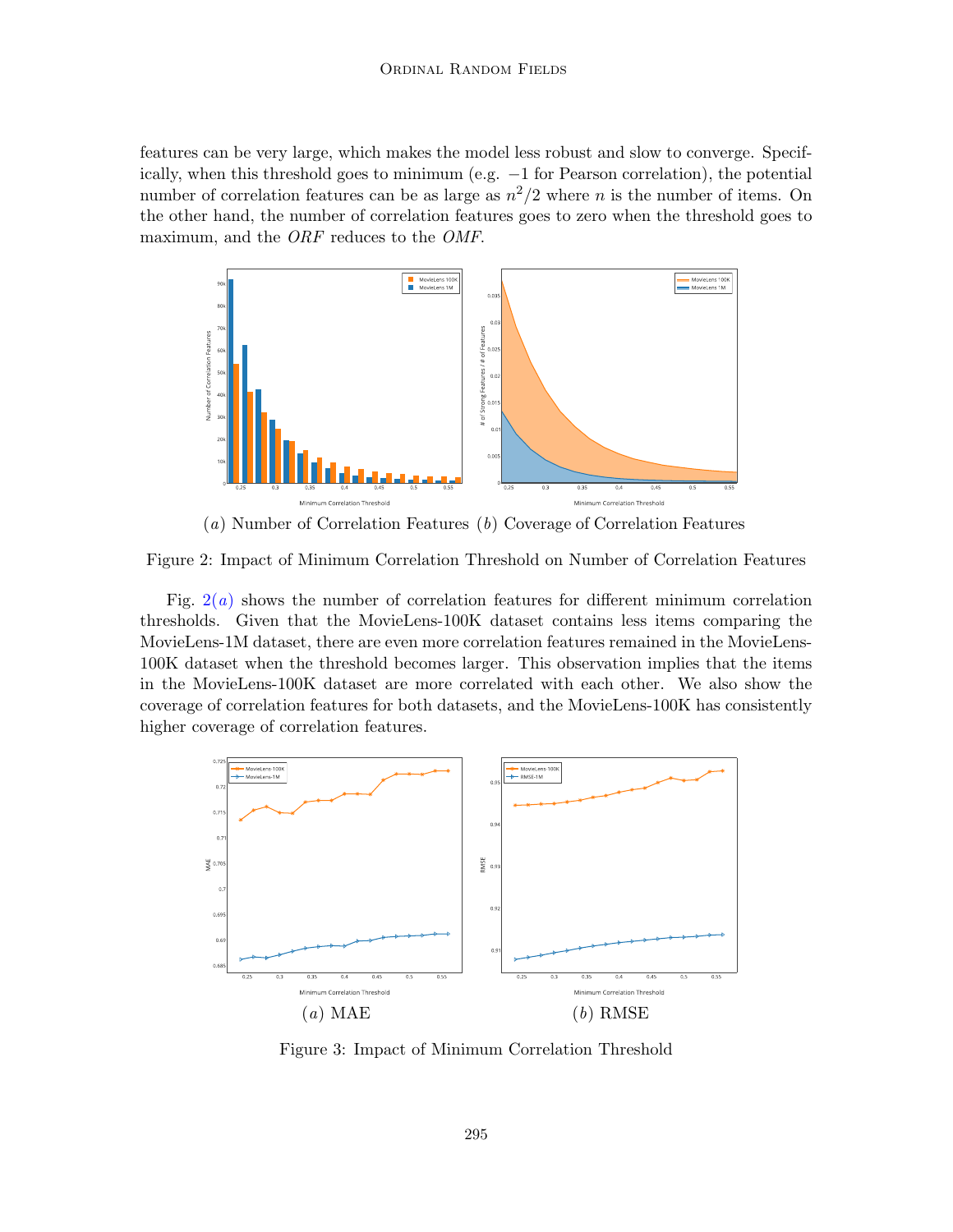Having these statistics result, we further examine the impact of the minimum correlation threshold on prediction accuracy, as plotted in Fig. [3.](#page-13-1) It can be observed that the prediction accuracy improves as the minimum correlation threshold becomes smaller. However, we notice that the performance on the smaller MovieLens-100K dataset is not as stable as that on the MovieLens-1M dataset, where the curve of the MovieLens-1M dataset is smoother and shows better monotonicity. One explanation is that the MovieLens-100K dataset may not have enough data to make robust estimation for large number of weights. However, given adequate data and time, the best prediction performance can be achieved by including all correlation features, i.e., the minimum correclation threshold is set to minimum.

#### 4.2.3. Impact of Regularisation Coefficient

While the number of correlation features can be large, the model might be prone to overfitting. Therefore we investigate the impact of varying the the regularisation coefficient. Fig. [4](#page-14-1) shows the performance of the ORF under different regularisation settings. We observe



<span id="page-14-1"></span>Figure 4: Impact of Regularisation Coefficient

that by varying the regularisation coefficient the prediction performance was not affected too much. One possible explanation is that the ordinal distribution employed in the ORF is generated by the underlying OMF with its own regularisation mechanism, whereas the regularisation term in the *ORF* controls only the weights for the second-order item-item correlation features. In other words, the  $ORF$  model by itself is unlikely to over-fit the data given that the underlying *OMF* model has been properly regularised.

#### <span id="page-14-0"></span>5. Conclusions and Future Works

In this paper we presented the *ORF* model that takes advantages of both the representational power of the MRF and the ease of modelling ordinal properties by the OMF. While the standard *OMF* approaches exploit only the  $GS$ , the *ORF* captures the  $LS$  as well. In addition, the ORF model defines a uniformed interface for different OMF methods with various internal implementations. Last but not least, the  $ORF$  model is a generic framework that can be extended to incorporate additional information by designing more features.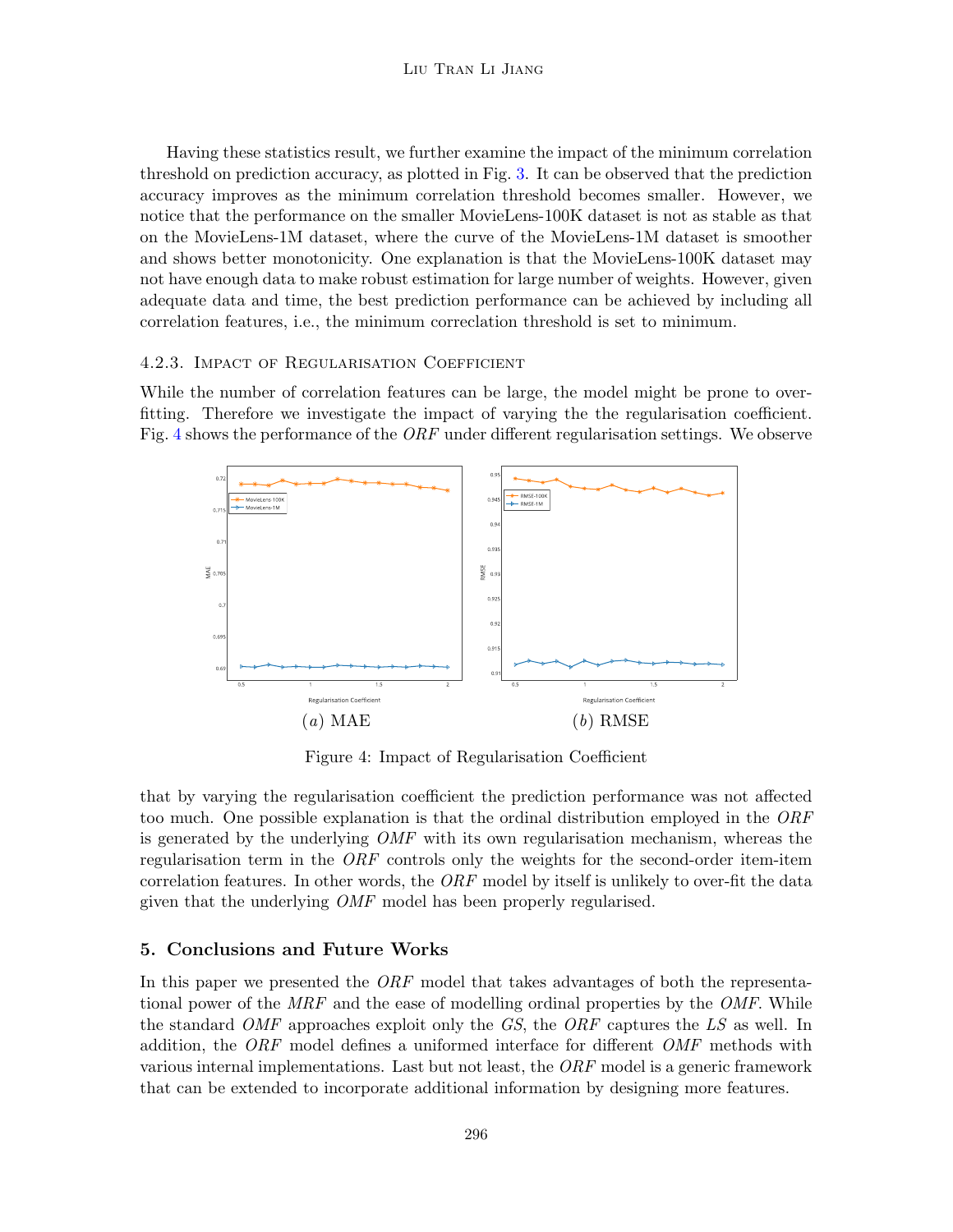A future extension could take the user-user correlations into account as we modelled only the item-item correlations in this work. Incorporating the user-user correlations may further improve the prediction performance. Another future work is to take auxiliary information into consideration by replacing the MRF with the *Conditional Random Fields* [\(Lafferty](#page-16-11) [et al.,](#page-16-11) [2001\)](#page-16-11). Fusing auxiliary information such as the item content and social relations could improve the prediction performance especially when the data is highly sparse.

## Acknowledgement

This work was partially supported by the National Science Foundation of China (61273301) and the Collaborative Innovation Center of Novel Software Technology and Industrialization.

# References

- <span id="page-15-6"></span>G. Adomavicius and A. Tuzhilin. Toward the next generation of recommender systems: A survey of the state-of-the-art and possible extensions. IEEE Transactions on Knowledge and Data Engineering, 17(6):734–749, 2005.
- <span id="page-15-0"></span>M. Balabanović and Y. Shoham. Fab: content-based, collaborative recommendation. Communications of the ACM,  $40(3):66-72$ , 1997.
- <span id="page-15-5"></span>J. Basilico and T. Hofmann. Unifying collaborative and content-based filtering. In Proceedings of the ICML'04, pages 65–72. ACM, 2004.
- <span id="page-15-10"></span>J. Besag. Spatial interaction and the statistical analysis of lattice systems. Journal of the Royal Statistical Society. Series B (Methodological), pages 192–236, 1974.
- <span id="page-15-1"></span>A. Brun, A. Hamad, O. Buffet, and A. Boyer. Towards preference relations in recommender systems. In Preference Learning (PL 2010) ECML/PKDD 2010 Workshop, 2010.
- <span id="page-15-8"></span>A. Defazio and T. Caetano. A graphical model formulation of collaborative filtering neighbourhood methods with fast maximum entropy training. In Proceedings of the 29th International Conference on Machine Learning (ICML-12), pages 265–272, 2012.
- <span id="page-15-2"></span>M. S. Desarkar, S. Sarkar, and P. Mitra. Aggregating preference graphs for collaborative rating prediction. In Proceedings of the RecSys'10, pages 21–28. ACM, 2010.
- <span id="page-15-9"></span>P. J. Green. Reversible jump markov chain monte carlo computation and bayesian model determination. Biometrika, 82(4):711–732, 1995.
- <span id="page-15-3"></span>N. Houlsby, J. M. Hernández-Lobato, and Z. Ghahramani. Cold-start active learning with robust ordinal matrix factorization. pages 766–774, 2014.
- <span id="page-15-4"></span>Y. Koren. Factorization meets the neighborhood: a multifaceted collaborative filtering model. In Proceedings of the 14th ACM SIGKDD international conference on Knowledge discovery and data mining, pages 426–434. ACM, 2008.
- <span id="page-15-7"></span>Y. Koren. Collaborative filtering with temporal dynamics. Communications of the ACM, 53(4):89–97, 2010.